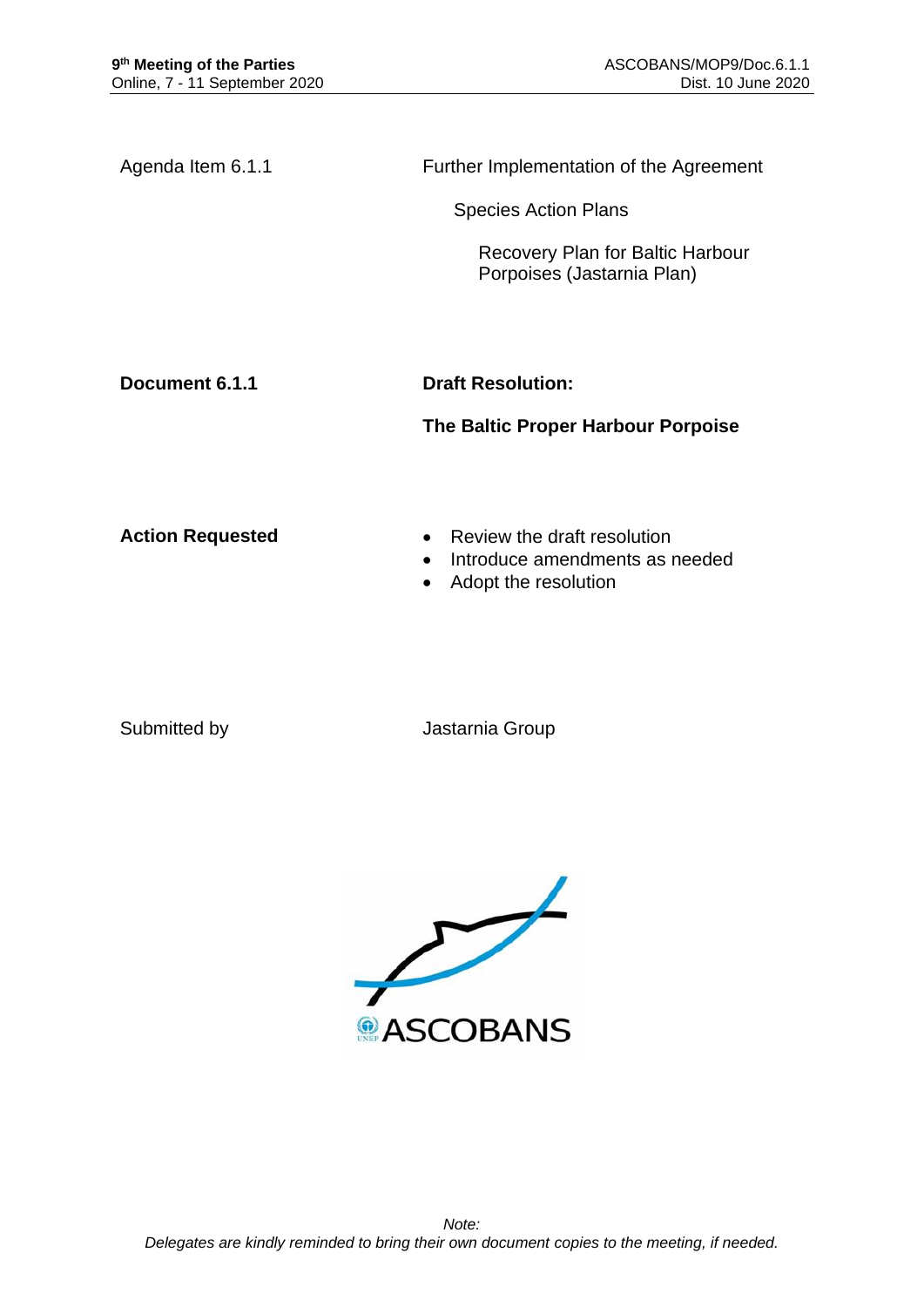## **Secretariat's Note**

As requested by the 25<sup>th</sup> Meeting of the ASCOBANS Advisory Committee, this draft resolution was developed by the Jastarnia Group i.e. the Steering Group for the ASCOBANS Recovery Plan for Baltic Harbour Porpoises (Jastarnia Plan) and the ASCOBANS Conservation Plan for the Harbour Porpoise Population in the Western Baltic, the Belt Sea and the Kattegat (WBBK Plan).

The ICES Special Request Advice on emergency measures to prevent bycatch of common dolphin (*Delphinus delphis*) and Baltic Proper harbour porpoise (*Phocoena phocoena*) in the Northeast Atlantic, issued on 26 May 2020 and referred to in the draft resolution, can be found in ASCOBANS/MOP9/Inf.6.1.1. Statement made by EU Commissioner Sinkevičius on 25 February 2020 can be found [here.](https://ec.europa.eu/commission/presscorner/detail/en/statement_20_328) Report of the Joint IMR/NAMMCO International Workshop on the Status of Harbour Porpoises in the North Atlantic can be found [here.](https://nammco.no/wp-content/uploads/2020/03/final-report_hpws_2018_rev2020.pdf)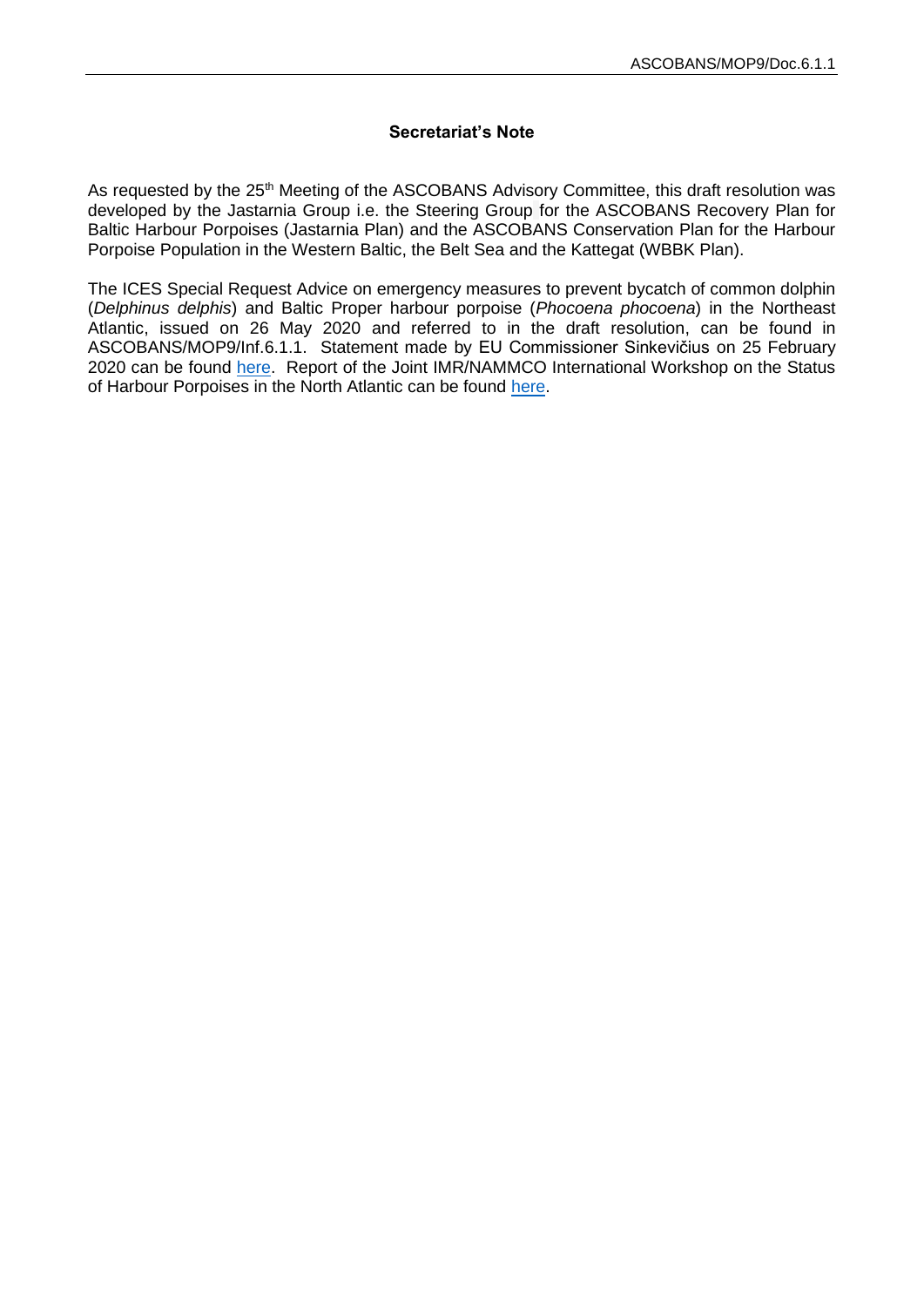## **DRAFT RESOLUTION:**

## **THE BALTIC PROPER HARBOUR PORPOISE**

*Recalling* the aim of the Agreement to achieve and maintain a favourable conservation status for small cetaceans,

*Further recalling* the requirements of the EU treaty and its subsidiary legislation, in particular in the field of European nature protection and the Common Fisheries Policy,

*Emphasizing* the need to implement the obligation to strictly protect the harbour porpoise (*Phocoena phocoena*) as a species included in Annex II and IV of the Habitats Directive (Council Directive 92/43/EEC), the requirement of the Marine Strategy Framework Directive (Directive 2008/56/EC) to reach good environmental status with the harbour porpoise as part of the criteria for descriptor 1, and considering the ASCOBANS Jastarnia Plan as a valuable contribution,

*Noting* the statement on 25 February 2020 by EU Commissioner Sinkevičius on the need to find solutions to incidental catch of marine animals, including the Baltic Proper harbour porpoise,

*Convinced* that there is sufficient scientific evidence that the Baltic Proper harbour porpoise needs to be considered as a distinct population and a separate management unit,

*Very concerned* about the severe situation for the Baltic Proper harbour porpoise population, being categorized as Critically Endangered by the IUCN and HELCOM,

*Noting* that all the available assessments submitted by EU Member States, as well as the EU biogeographical assessment under Article 17 of the Habitats Directive, classified the conservation status of the harbour porpoise in the Baltic Marine region as 'unfavourable-bad' for the three consecutive assessments in 2007, 2013 and 2019,

*Recognizing* the revised HELCOM recommendation 17/2 on protection of harbour porpoise in the Baltic Sea area and its aims to minimize bycatch and implementing protection measures both inside and outside HELCOM MPAs,

*Noting* the CMS Concerted Action 13.7. for harbour porpoise populations in the Baltic Sea and the Iberian Peninsula adopted at the 13<sup>th</sup> Meeting of the Conference of the Parties to CMS (COP13) in February 2020,

*Noting with regret* that no proposal to list the Baltic Proper harbour porpoise in CMS Appendix I was carried forward to CMS COP13,

*Aware* that bycatch in static net fisheries is an acute threat to the population's survival, and that a potential biological removal (PBR) limit of 0.7 animals per year has been estimated by the Joint IMR/NAMMCO International Workshop on the Status of Harbour Porpoises in the North Atlantic in December 2018,

*Also aware* that the population and its ability to recover to a favourable conservation status are affected by multiple threats such as environmental contaminants, impulsive and continuous underwater noise as well as ecosystem changes and prey quality and availability,

*Recognizing* the ICES Special Request Advice on emergency measures to prevent bycatch of common dolphin (*Delphinus delphis*) and Baltic Proper harbour porpoise (*Phocoena phocoena*) in the Northeast Atlantic issued on 26 May 2020 making recommendations for emergency measures to prevent bycatch of dolphins and porpoises and its recommendations on bycatch mitigation and monitoring for the Baltic Proper harbour porpoise population,